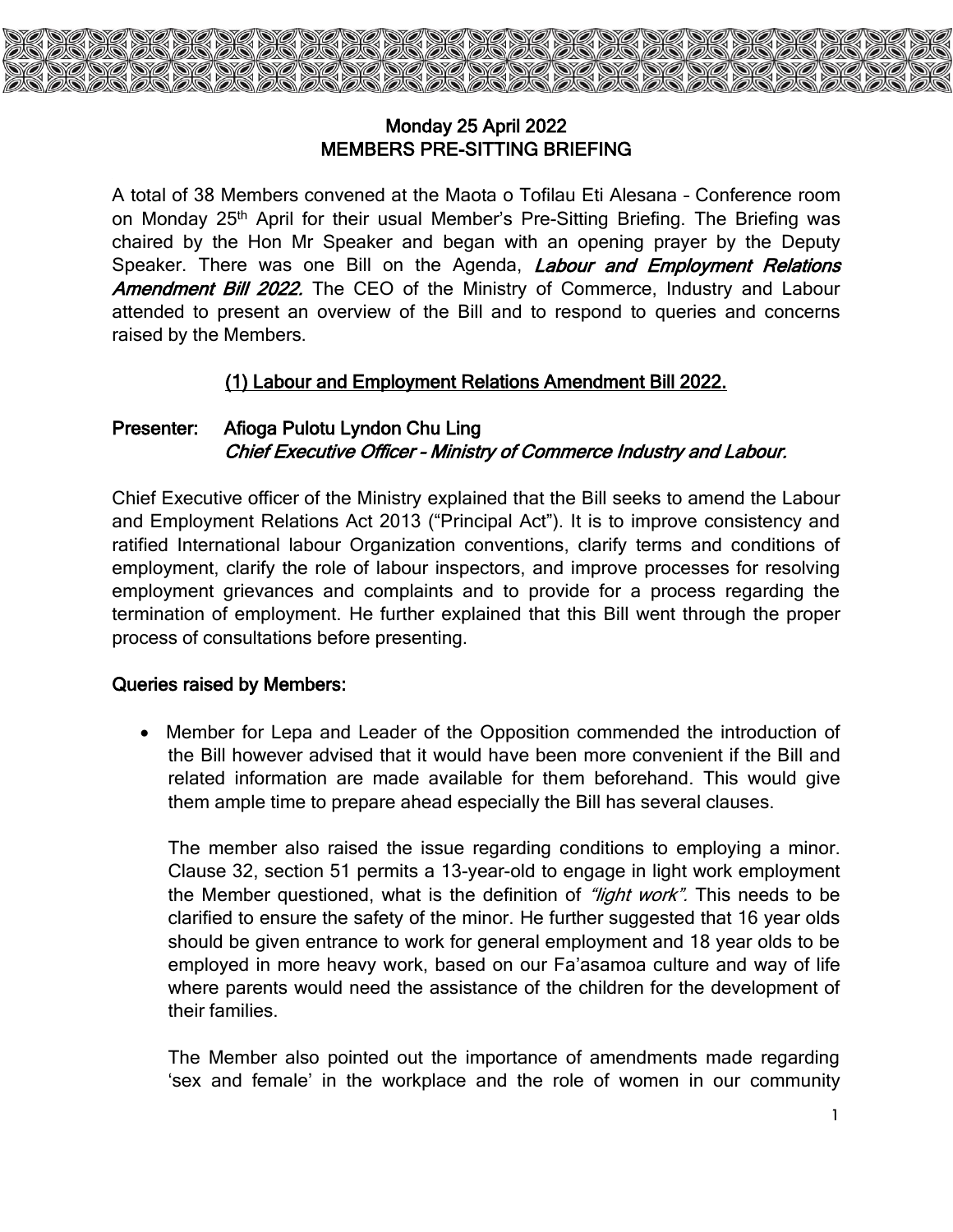whereby equal rights should be enhanced. He continued to mention the significance of enforcing policies whereby couples are prohibited from working together especially in Government Ministries as this is where issues may arise.

He stressed on the inconsistency in translations, clarified that in clause 7, section 13, substitute 'manpower' with 'employees', however in the Samoan version the amendment remains the same 'tagata faigaluega'. Advised that translation should be consistent to avoid confusion. The Member also advised the Ministry on their process to re-adjust wages for casual employees to make sure that there is a solid balance between the wage earners and the permanent workers so that other business people and companies are not affected as they also contribute to our economy.

CEO: Responded to the matters raised by the Opposition Leader and stated that there will be regulations in place to clearly define what "light work" is. He noted that the Ministry has taken into account the Member's suggestions to improve the Bill.

- Other Members queried the amendments made to leave entitlements of employees.
- The Member for Anoamaa No.2 sought an explanation from the Ministry on the status of 'leave' for employees especially at this time of Covid-19 specifically for those working in Companies.
- Member for Satupaitea commended the Ministry for the bill and noted that this bill was in discussion during his time as Minister and commends the CEO and staff for ensuring that the draft comes to fruition. He reminded the Ministry that they should encourage their employees to take leave when necessary, it is the sole purpose of having Sick leave, is to utilize it when sick. He also suggested one way to monitor leave usage is through auditing and follow up.

The CEO of the Ministry of Commerce, Industry and Labour made note of the following issues raised by the Members and noted that there will be further amendments to the bill as the issues raised will benefit and improve the bill. He also offered clarification on the leave requirement in the amendment specifically for companies during Covid-19 so that workers are entitled to special leave when affected by the virus.

 Member for Sagaga No.2 suggested the word 'aiga faasoesa' is wrongly used to translate 'sexual harrassment' as it implies a different meaning. He noted that there should be accurate translation to avoid confusion.